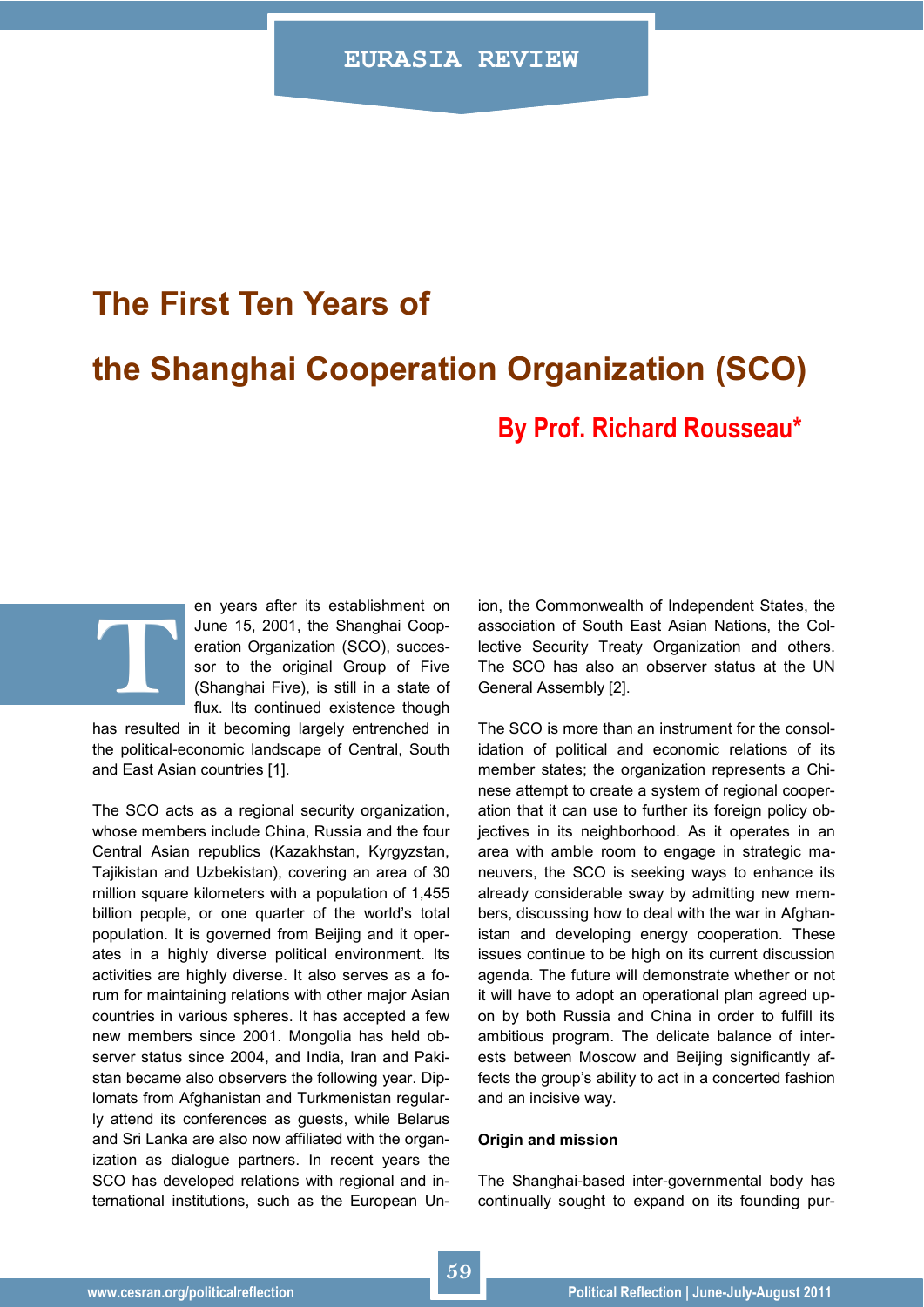pose since its establishment ten years ago. It has proved its ability to effectively act as more of an inter-regional cooperation mechanism than the Group of Five (China, Russia, Kazakhstan, Kyrgyzstan and Tajikistan) ever did. Although the Group of Five"s work basically hinged around strengthening border security, the SCO soon put forth a more comprehensive and integrated form of collaboration. Its Charter of Establishment, signed as a treaty in 2002 in St. Petersburg, and the nature of the organization as defined under international law, detailed its prerogatives, the main ones being the maintenance of security and stability in spheres of political, economic and cultural relations between its members [3].

Combating terrorism, separatism and fundamentalism – threats shared by individual countries – are objectives high on the agenda of the SCO. This was demonstrated in 2004 with the establishment of the Regional Anti-Terrorist Structure (RATS), which became a permanent body aimed at developing common strategies in these areas. There are also coordination programs in the spheres of trade, technology, tourism, transport and energy. These activities are funded internally, which helps to ensure the dominance of China and Russia, the two wealthiest countries within the group. They continue to be the main financial contributors to the organization (it is estimated that Beijing and Moscow have donated funding amounting to \$900 million and \$500 million, respectively). The summit held in Tashkent in June

2004 saw the establishment of a General Secretariat for the organization, which, in addition to the RATS, has fostered greater institutional development of the SCO as a whole. As a result, the organization is now equipped with coordination and representation mechanisms, enabling the organization to function during intervals between meetings and the various forums organized by its constituent groups [4].

# **Obstacles to enlargement**

The accession of new members continues to remain one of the most controversial issues the SCO executive faces. Many countries, each having their own unique features and interests, wish to negotiate their accession to the organization on terms which best suit them. The status within the organization can vary: full Member, Observer (created in 2008), Dialogue

Partner and Guest Attendance. However, the SCO has not added one full-fledged member since its establishment in 2001. Only Mongolia has a real opportunity of being granted full membership status any time soon.

One of the most difficult questions at present is how to deal with the possible accession of India and Pakistan. This question is being held in abeyance, though there is a shared desire amongst members to accept the simultaneous entry of these two countries. Part of the problem is that longstanding Indo-Pakistani friction over the contested region of Kashmir might impact the stability of the SCO were India and Pakistan brought into its realm. This is a simmering issue, and further discussion and debate would be moot if Beijing were not significantly involved in it, as China, which controls part of the Aksai Chin and Shaksgam districts, would eventually force the members to take one side or the other in the territorial dispute. This would negatively affect the cohesion, operational efficiency and external perception of the organization as a whole. Furthermore, the fact that India and Pakistan are de facto nuclear powers, although they have not signed the 1968 Non-Proliferation Treaty (NPT), is incompatible with the objectives underlying the SCO"s desire to enhance regional security and, in particular, promote disarmament and arms control agreements.

Another point of contention is the status of the Islamic Republic of Iran within the organization. Alt-

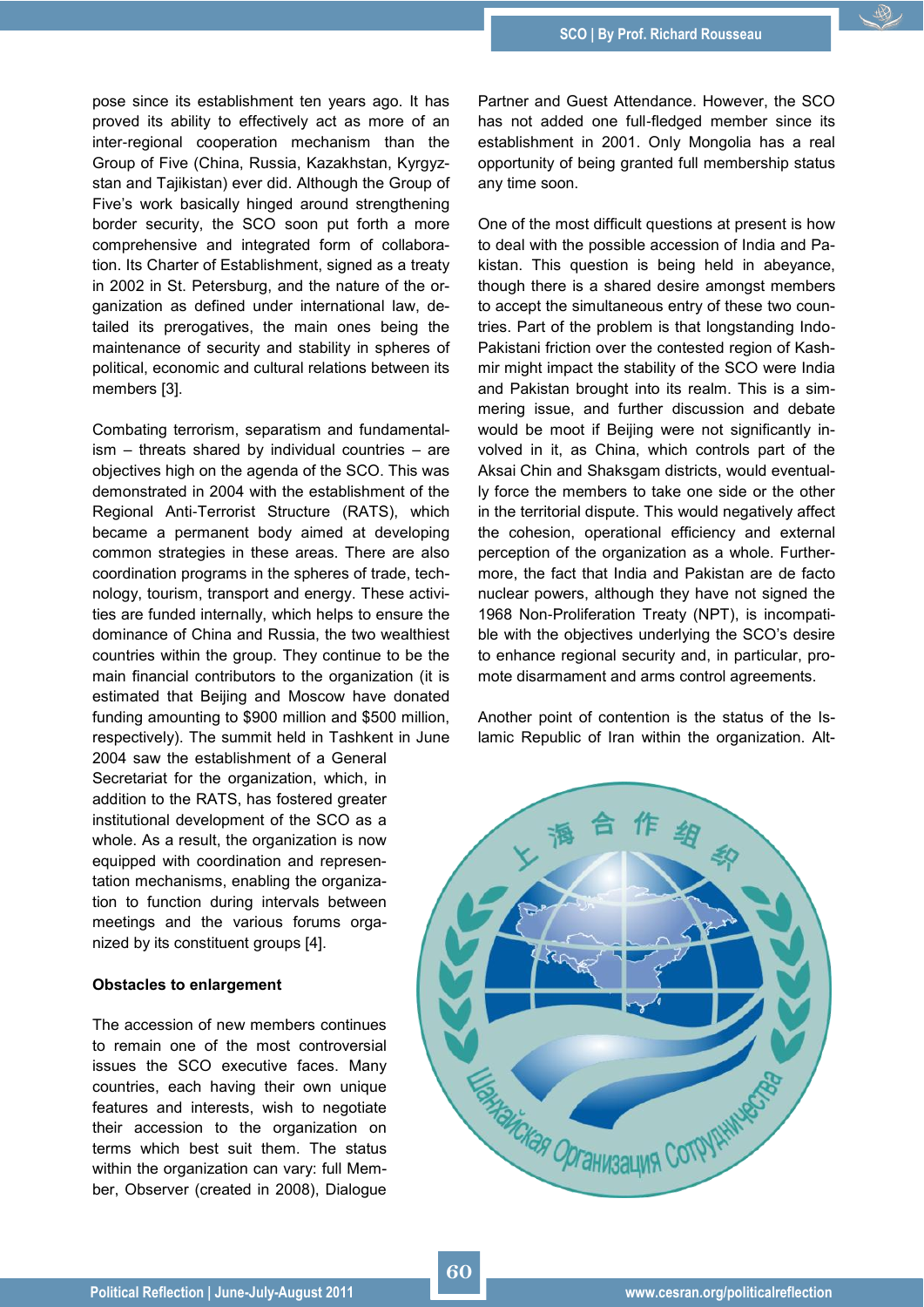hough it has not made a formal application for SCO membership, since 2007 the Iranian government has been claiming that it is no longer satisfied with mere Observer status. However, the extension of full participation in the SCO to a country under active UN sanctions would doubtless hinder the SCO"s activities and cause disagreements with the international community.

In this sense, the SCO"s hesitation to accept Iran as a new member should be interpreted as a clear sign that the SCO wants first and foremost to be perceived by the international community as a credible and responsible regional player. The participation of Iran in the SCO would also make the organization appear more anti-American, making it more difficult for it to confirm its stated neutrality. Therefore, rather than expanding the membership in order to face the problem of managing new regional threats, the SCO decided to offer varying levels of participation in the organization (the Observer group, SCO-Afghanistan Contact Group and the Dialogue Partner are some examples). Such status designations promote the maintenance of mutually beneficial relationships with all those countries and stakeholders interested in the SCO, whilst at the same time enabling it to sidestep the difficulties of managing larger full participation [5].

### **The Afghan issue**

The common interest in establishing a peaceful Afghanistan has offered an excellent opportunity to boost the active participation in the affairs of the players most vulnerable to the effects of the crisis in that country, i.e. its Central Asian SCO member neighbors. The socio-political instability in Afghanistan, which increases the export of crime and terrorism and stimulates drug trafficking in its border areas, has actually led to the SCO"s further legiti-

**S** The prospects of building a bridge between the SCO and Euro-Atlantic institutions (the EU and NATO), actually provides Moscow with a unique opportunity bridge between the SCO and Euro-Atlantic institutions (the EU and NATO), actually provides Moscow with a unique opportunity to truly emphasize its geopolitical importance, and thus increase its prestige within in the SCO at the same time."

matization of its involvement in the region. In 2005 the protocol for the establishment of a SCO-Afghanistan Contact Group was signed to promote initiatives aimed at reconstruction, peacekeeping and fighting terrorism.

In 2009, at the Moscow SCO conference (at which, for the first time, Western observers were involved, in particular representatives of NATO, the EU, the OSCE and the U.S.), the organization presented itself as the essential mediator for encouraging dialogue with the Taliban in Afghanistan. The last two years have witnessed the closest cooperation to date between NATO and the SCO. However, the impression of a majority of members is that the interest of the SCO to be active in Afghanistan was primarily prompted by a unilateral Russian initiative. In 2009, Moscow has certainly taken advantage of holding the SCO Presidency to reassert its presence in South Asia.

The prospects of building a bridge between the SCO and Euro-Atlantic institutions (the EU and NATO), actually provides Moscow with a unique opportunity to truly emphasize its geopolitical importance, and thus increase its prestige within in the SCO at the same time. However, any involvement of the SCO in the Afghan conflict would at variance with the organization's official aims and objectives.

There is no permanent military structure within the SCO that can be made available to member countries; it has therefore no an autonomous capacity to take military action (it should be noted that its frequent military exercises are purely for demonstration purposes). Moreover, a deep internal split exists over whether the organization should develop such a force. Beijing, which is now actually leading the group, favors a less restrictive type of partnership arrangement. Other members of the SCO, such as Kazakhstan, Kyrgyzstan, Tajikistan and Uzbekistan, appear to be much more concerned about and actively preoccupied with their own internal security than with the level of security abroad. However, the desire to work with NATO on specific security projects in the Central Asian region, reaffirmed in final declaration of the June 2010 summit in Tashkent, is still a positive sign when it comes to openness to dialogue on security matters [6].

# **Energy Cooperation**

Another sector offering great potential for cooperation is the energy sphere given Central Asia's abun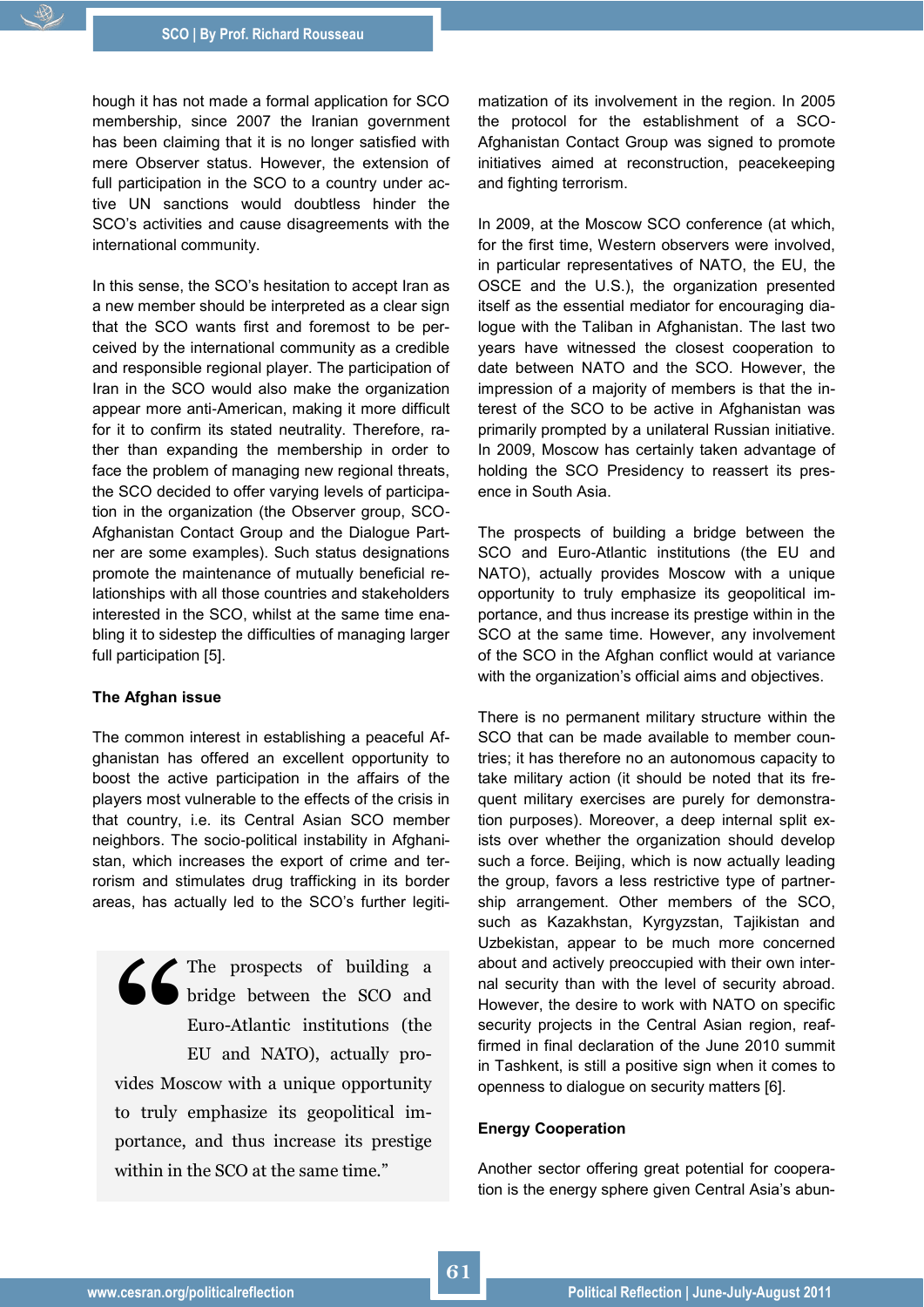dant gas, oil and petroleum reserves. A multi-lateral organization exercising legitimate joint control over these sources and working together to coordinate their exploitation might seriously influence the global balance of power. The opportunity – already identified in 2007 by the then Russian President Vladimir Putin – of creating a unified energy market through the conclusion of preferential agreements between SCO member countries has long been of interest to Moscow and Beijing. Moreover, joint development of energy resources by Russia, China and Central Asian countries could be beneficial to all stakeholders: it would make them energy self-sufficient and more resilient to external factors. Strategically, such integration would provide an additional incentive for the development of the SCO and give it greater influence at the international level. At present, however, the every country for itself principle prevails. For instance, in the energy sector the interests of Central Asian countries are far from always coinciding and China, which seeks at all costs to maintain its growth rate, gives top priority to its own selfinterest by applying a form of pressure and penetration that leaves no room for developing coordinated policies [7].

# **Internal Dynamics: the Chinese Leadership**

The potential of the SCO is compromised by its inability to act in a methodical and coordinated manner. Lack of cohesion amongst its members and the ambiguity of its policy have led to what otherwise was favorable external conditions turned into missed opportunities. The SCO could not put forth a common view even in the face of the crisis in Kyrgyzstan in 2010, when its only contribution, quite negligible, was to send observers to monitors the constitutional referendum held in the aftermath of the uprising. While, at the ninth SCO summit held in Tashkent in 2010 its leaders proclaimed it had become an "effective organization committed to stability and prosperity in the region," its subsequent actions proved devoid of any content. What's more, China has largely delegated to the Collective Security Treaty Organization (CSTO) in Moscow the practical implementation of the initiatives necessary to normalize the situation Kyrgyzstan. Such empirical evidence suggests that this lack of response in the face of what is happening in one of its member states demonstrates that the organization is inefficient [8].

**"** The potential of the SCO is compromised by its inability to act in a methodical and coordinated manner. Lack of cohesion amongst its members and the ambiguity of its policy have led to what otherwise was favorable external conditions turned into missed opportunities."

The two pillar-based governance of the SCO limits its practical ability to take any meaningful action. For instance, the highly dynamic approach of Russia, now ready to assume major responsibilities in the political-military sphere, is ill-matched with the approach of offering low-profile assistance, mainly focused on economic cooperation, favored in Beijing. Moscow wants to transform the SCO into a collective security force but it still lacks clear direction in how best to achieve the aim of economic integration. In China's view, however, the alliance is a vehicle with which Beijing can extend its political and economic influence to Central Asia, i.e., to the countries its main partner is seeking to isolate in order to restore an all-encompassing control over former Soviet republics.

Sino-Russian bilateral relations are therefore a source of potential destabilization for the SCO, which is partially contained by their primary common goal of maintaining the regional status quo. The preservation of Russia"s control over the post-Soviet republics is off-set and balanced by China"s desire for economic growth, both objectives being furthered by a policy of mutual restraint. However, such internal contradictions prevent the SCO from defining a clear strategic vision and obtaining unanimous consent from the membership. Preference has so far been afforded to the Chinese organizational model over the Russian one, making the SCO unwilling (despite Russia"s intentions) to develop as an approximate form of Asian NATO [9].

# **Future Prospects**

Regardless of the obvious potential the group holds, based on population, territorial size, resources and economies of its current and prospective members, and the geopolitical significance this